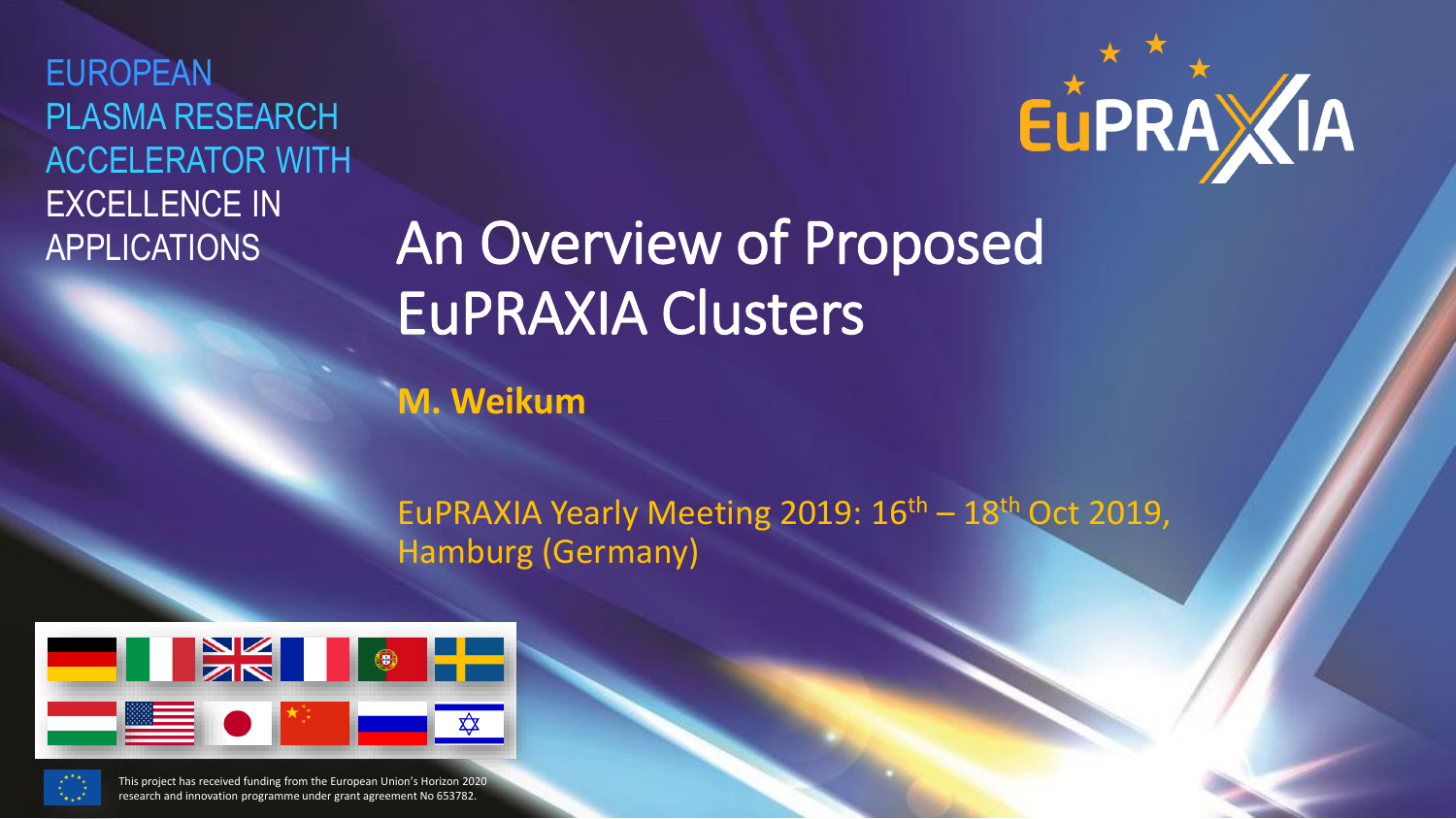#### **Proposed EuPRAXIA Clusters**



❑ Connected to existing groups and facilities around Europe

ELPRAXIA

- $\triangleright$  preparation of technical design
- $\triangleright$  study of open technical points
- $\triangleright$  definition and execution of validation experiments
- $\triangleright$  proof-of-principle studies

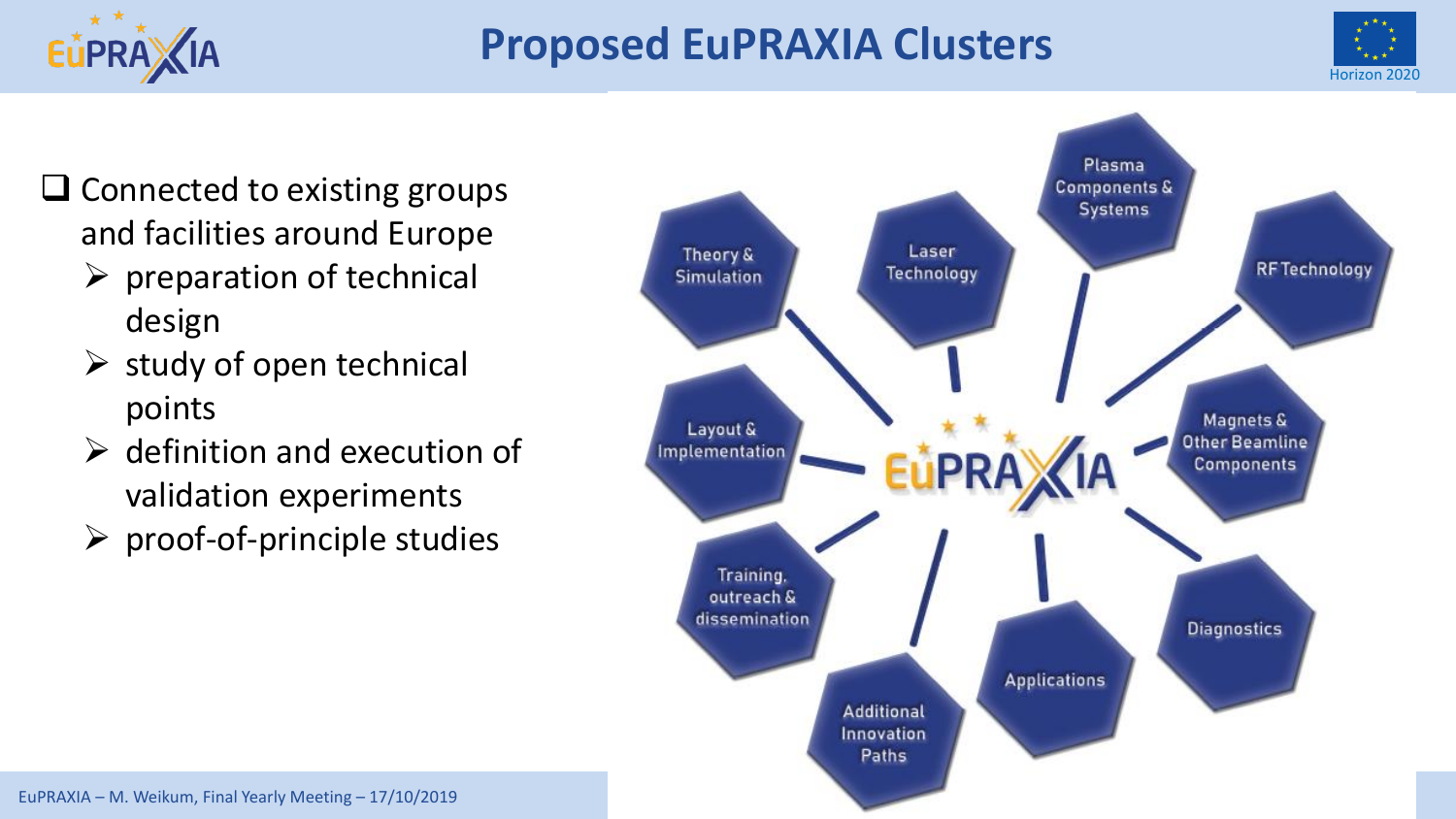



❑ 10 technical clusters defined

EUPRA / IA

 $\Box$  In many cases, a cluster is responsible for a specific subsystem with regard to its technical design, testing and implementation / delivery

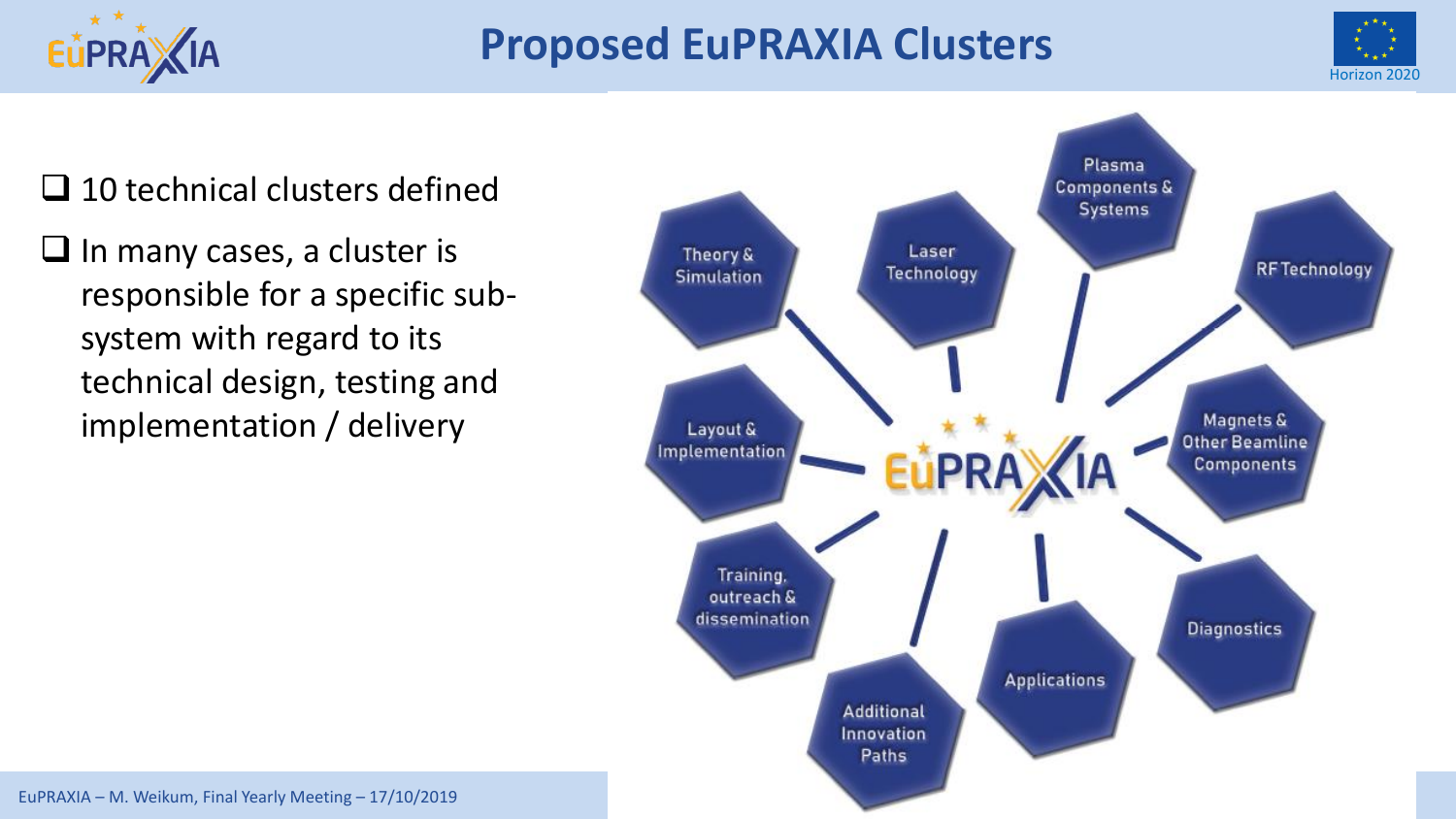

## I. Theory & Simulation



Theory & **Simulation** 

- **1) Development and study of new theoretical concepts:** e.g. energy dechirping, external injection, electron injection and acceleration control, radiation generation, thermodynamic studies in plasma capillaries
- **2) Start-to-end simulations & theoretical modelling of EuPRAXIA beamlines:** LWFA, PWFA & hybrid designs, FEL performance, error and tolerance studies, development of a theoretical machine model
- **3) Evaluation of machine and components performance:** code benchmarking, measuring hardware performance against theoretical results
- **4) Development of new codes and computational approaches:** code improvements, robust and realistic modelling tools, HPC, machine learning

*Close connections with: X. Layout & Implementation (on data analysis / computational capabilities)*

**CEA** 

- **CNR**
- **CNRS**
- DESY
- ELI
- ENEA
- INFN
- IST
- JIHT
- UHH
- UOXF
- URLS
- **USTRATH**
- **WIGNER**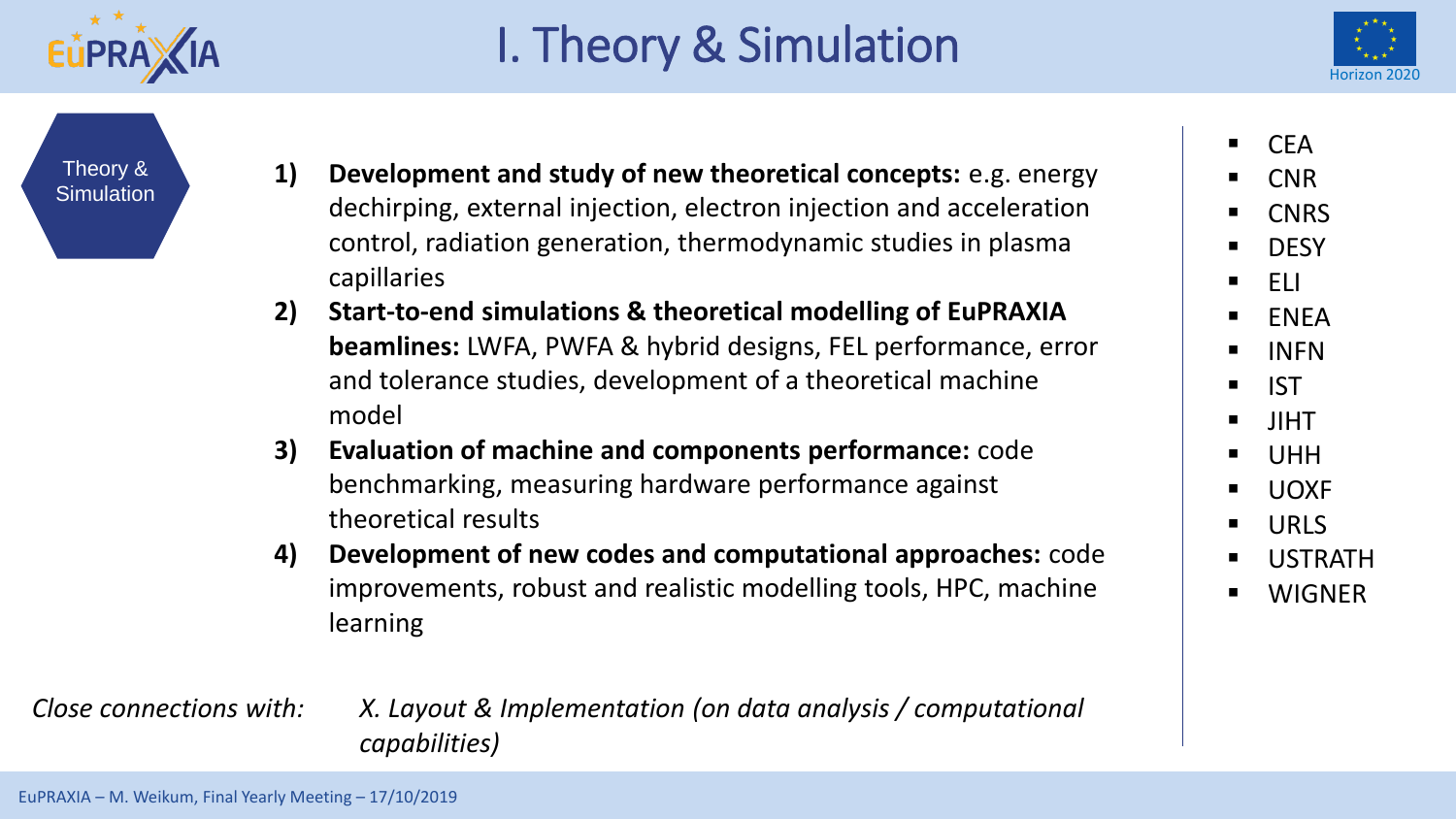

#### II. Laser Technology



Laser **Technology** 

**Responsible for development of all laser systems** (drive lasers, photoinjector laser, other laser systems, laser diagnostics, laser transport lines, etc.)

#### → **Main scientific & technical challenges:**

- 1) Amplifier configuration
- 2) Pumping technology
- 3) Optical compressor technology
- 4) Pointing stability
- 5) Temporal and spatial shaping
- 6) kHz repetition rate and beyond

*Close connections with: laser industry*





- **CNRS**
- FBH
- IAP-RAS
- INFN
- STFC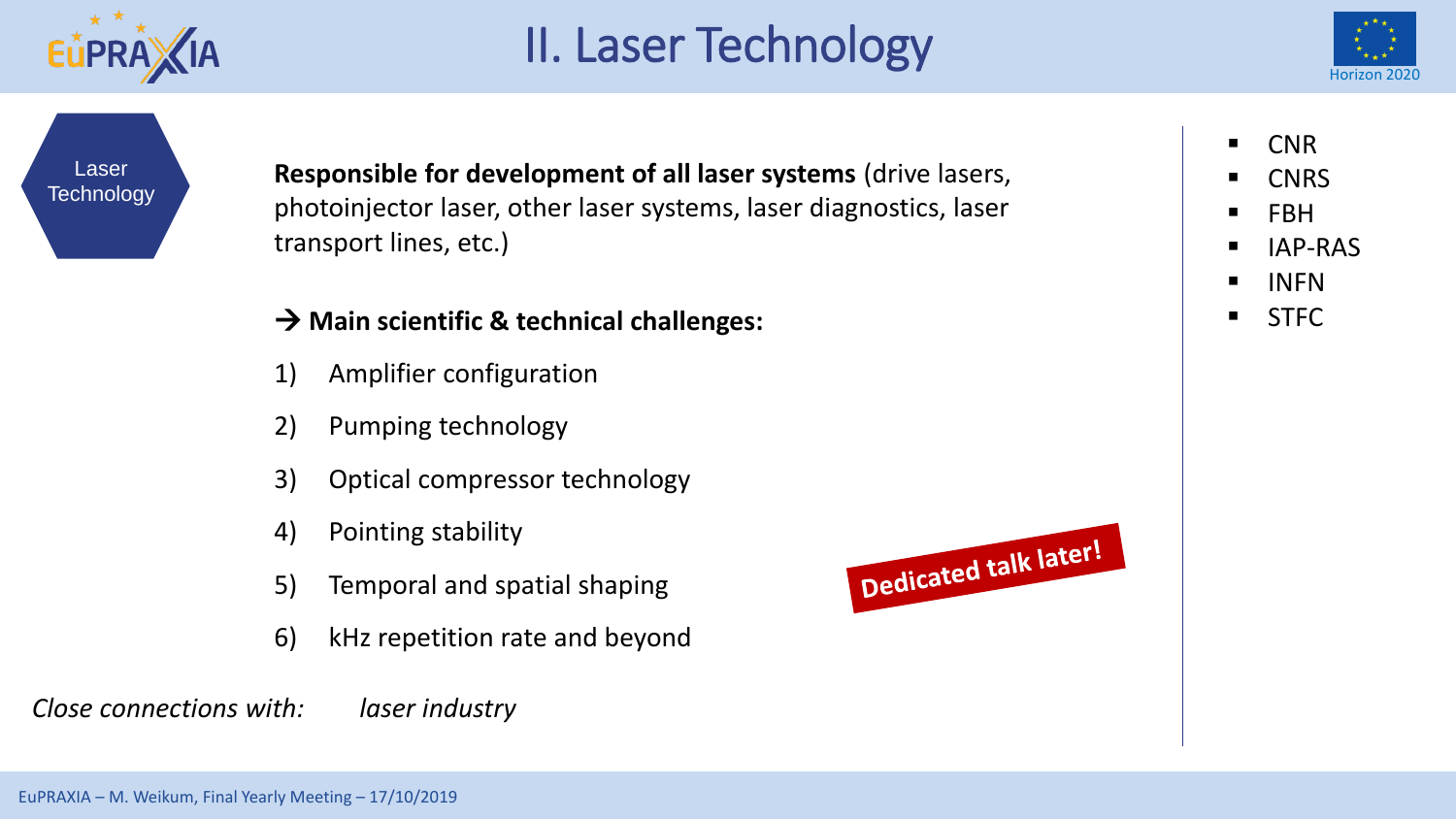



Plasma **Components** & Systems

- **1) Development of laser plasma injectors (LPIs):** optimised injection schemes and gas cells, high repetition rate targets, laser removal, integrated targets for applications
- **2) Development of plasma accelerator stages (LPAs & BPAs):**  optimised, long plasma targets using discharge capillaries and plasma channels, high repetition rate targets, laser guiding
- **3) Development of plasma components for laser / electron beam transport and shaping:** active / passive plasma lenses, plasma lenses for laser focusing, energy dechirping, plasma mirrors, feedback loops
- **4) System integration and prototype development:** multi-stage designs and test experiments

*Close connections with: VIII. Additional Innovation Paths (on LPA / BPA plasma targets)*

**CEA** 

**CNRS** 

**DESY** 

▪ ELI

- **ENEA**
- HUJI
- **HZDR**
- **ICL**
- INFN
- IST
- LMU

**QUB** 

- STFC
- UOXF
- **USTRATH**
- YORK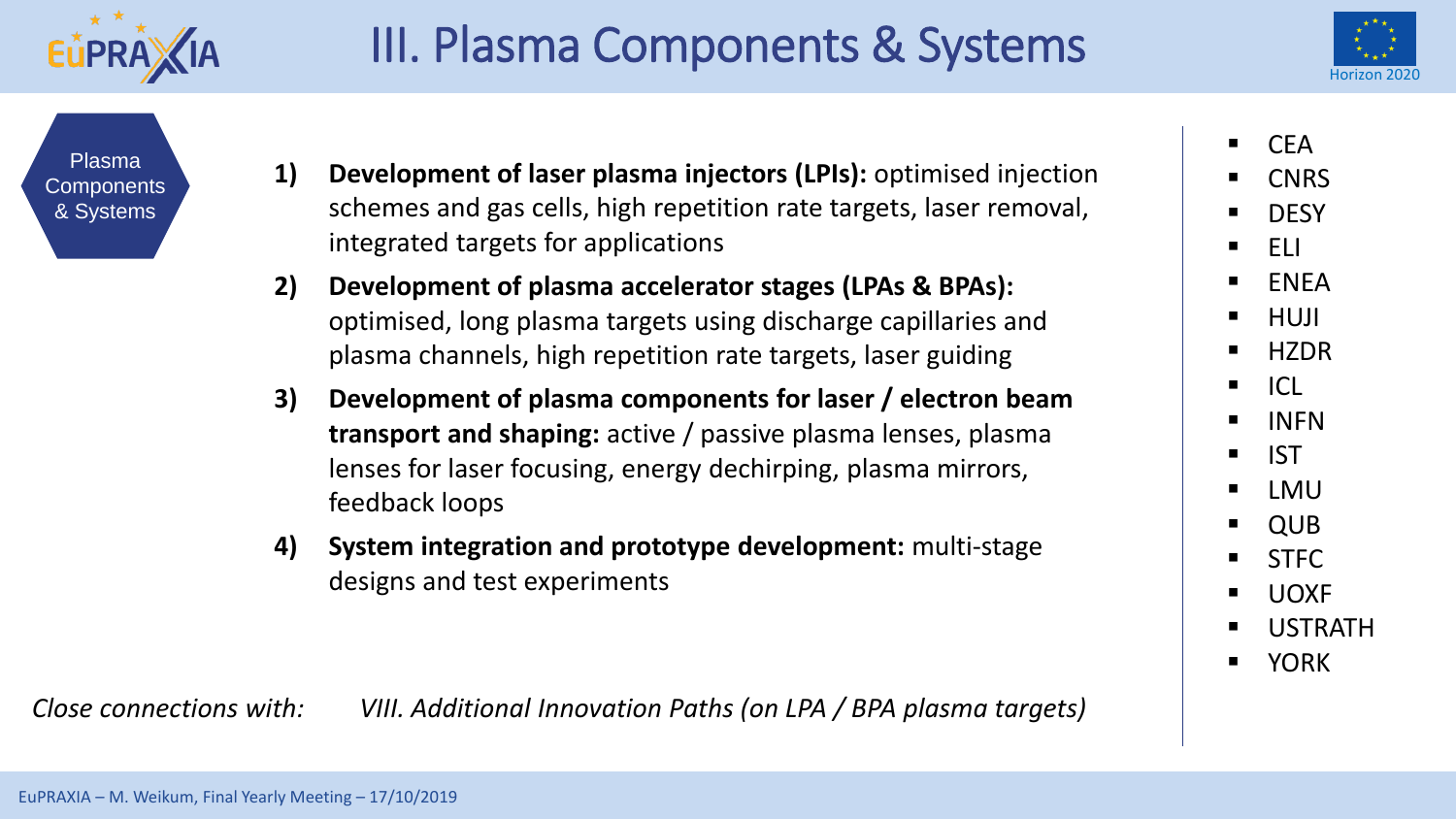

## IV. RF Technology



RF **Technology** 

- **1) RF gun technology:** development & optimisation of S-band guns, new cathode materials
- **2) RF accelerating structures technology:** optimisation of S-band and X-band couplers, structures and systems
- **3) Synchronisation:** between components within RF system and with laser drivers, design of feedback mechanisms

■ DESY

- **HIJ**
- **INFN**
- UOXF
- URLS
- URTV

*Close connections with: VI. Diagnostics (on synchronisation / feedback systems)*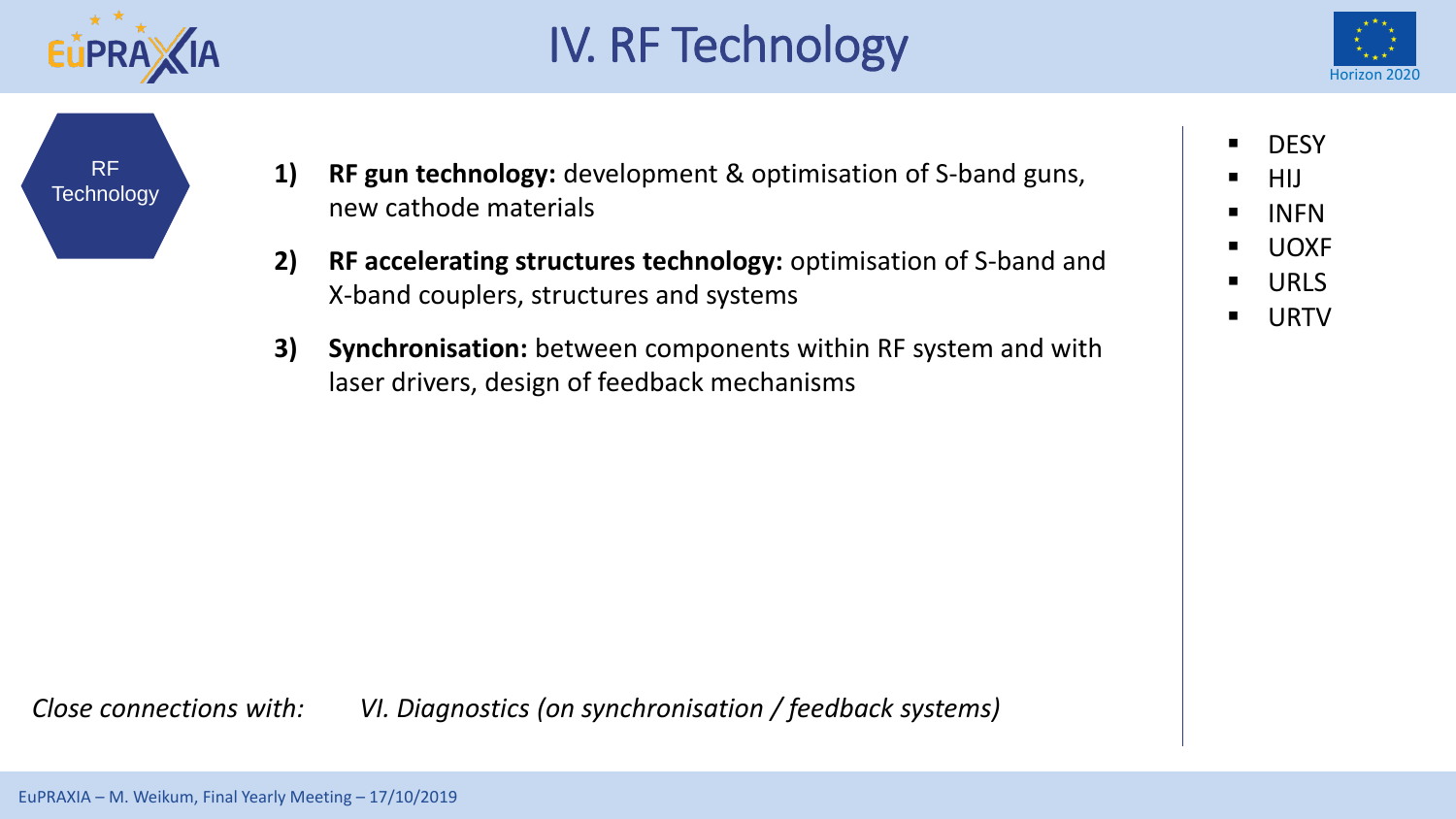





- **1) Magnets:** further development of magnets, e.g. QUAPEVA design
- **2) Beam transport & manipulation:** optimisation of transport lines, down-selection of technologies
- **3) Beam dumps:** conventional designs and plasma-based beam dumps
- CEA
- **DESY**
- HIJ
- INFN
- SOLEIL
- UMAN
- URLS

*Close connections with:*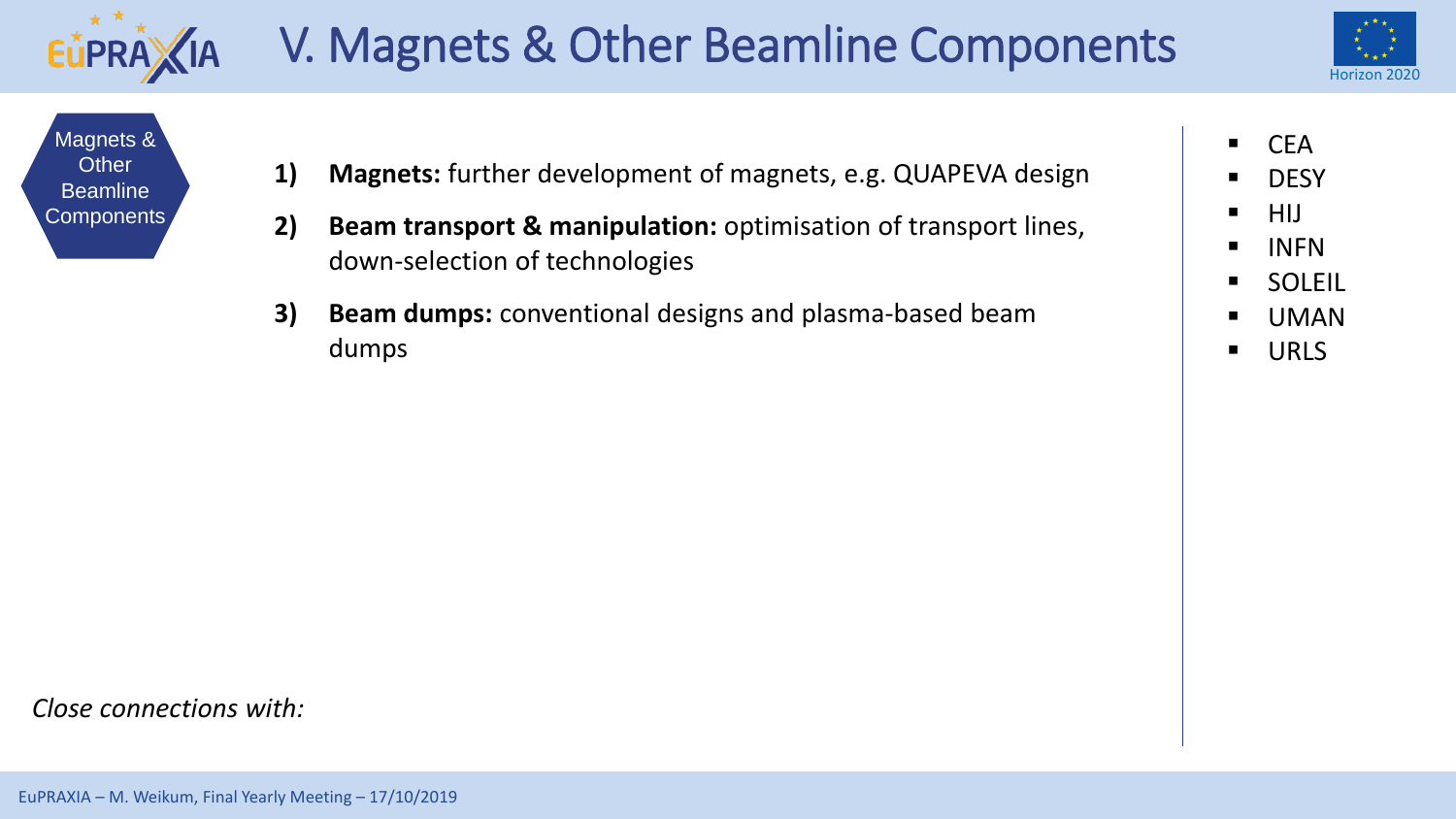

## VI. Diagnostics



**Diagnostics** 

- **1) Electron and positron beam diagnostics:** conventional diagnostics, development of new instruments, esp. single-shot emittance measurement, cBPMs, longitudinal diagnostics
- **2) Photon diagnostics:** measuring spectra, divergence, emittance of radiation sources, cover all applications (THz to X-ray)
- **3) Plasma diagnostics:** measurement of plasma density and wakefield structure for both LPA and BPA

 $\blacksquare$  CEA

- **CNR**
- **CNRS**
- DESY
- ELI
- HIJ
- INFN
- $\blacksquare$  KIT
- LMU
- SOLEIL
- ULIV
- **UMAN**
- UOXF
- URLS
- **URTV**
- USTRATH
- WIGNER

*Close connections with: VIII. Additional Innovation Paths (on plasma-based diagnostics) IV. RF Technology (on synchronisation / feedback systems)*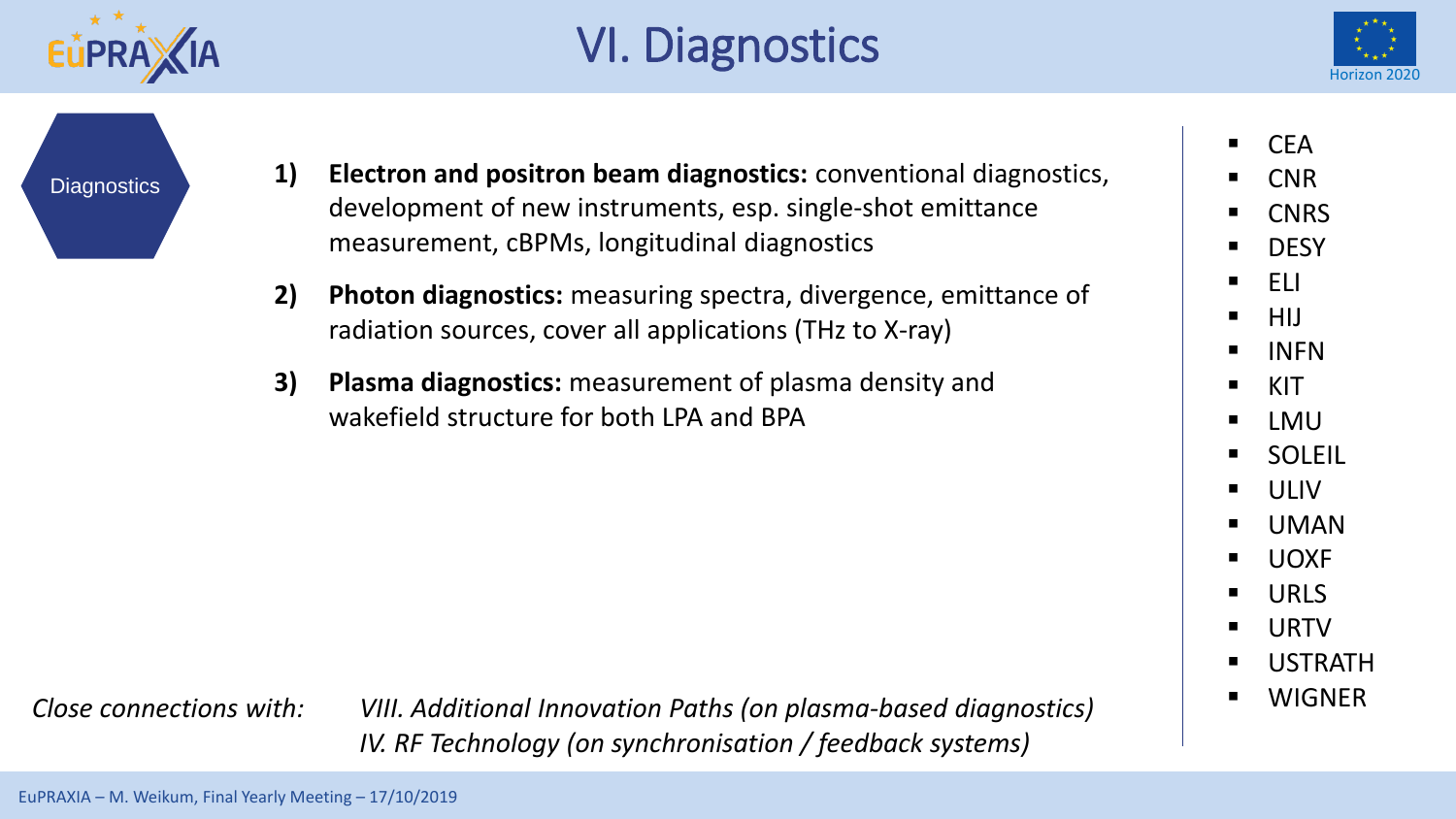

### VII. Applications



Applications **Design, prototyping and delivery of all components related to EuPRAXIA flagship applications:**

- 1) FEL beamline with 1-5 GeV electron beam: undulators (TGU, superconducting, etc.), photon beamline
- 2) Low-energy, high-charge positron source
- 3) High-energy, low-emittance positron source
- 4) X-ray betatron source
- 5) Hard X-ray to gamma-ray ICS source
- 6) Two electron test beamlines
- 7) High-field physics beamline

#### **Preparation of user end stations**

*Close connections with: X. Layout & Implementation (user infrastructure) IX. Training, Outreach & Dissemination (user workshops)* ▪ CNRS

**DESY** 

**ENEA** 

▪ HIJ

- $\blacksquare$  ICL
- INFN
- $\blacksquare$  KIT
- LMU
- QUB
- **SOLEIL**
- STFC
- UHH
- **URTV**
- **USTRATH**
- YORK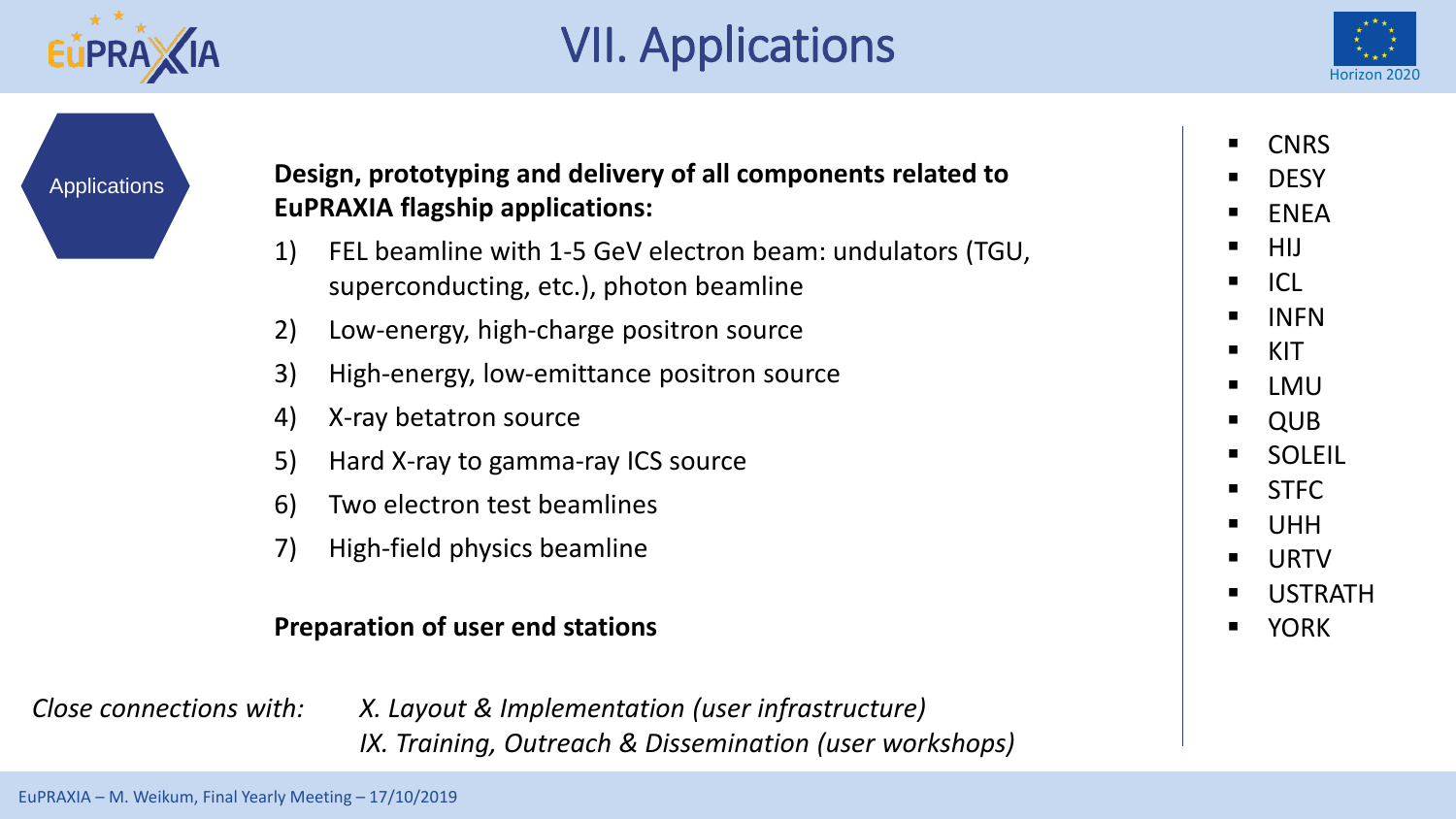

#### VIII. Additional Innovation Paths



**Additional** Innovation Paths

- **1) Multi-pulse LWFA:** e.g. high repetition-rate laser drivers, optical tailoring of plasma channels plasma photocathode injector
- **2) Hybrid LWFA**  $\rightarrow$  **PWFA**
- **3) Plasma photocathodes**
- **4) Plasma-based metrology and diagnostics:** e.g. ionisation- / plasma-based detectors
- **5) Plasma undulators and advanced radiation sources:** e.g. plasma wigglers, betatron radiation, ICS
- **6) Plasma-based sources and targets**



*Close connections with: VI. Diagnostics (on plasma-based diagnostics) III. Plasma Components & Systems (on plasma sources)* ■ CNR

- **CNRS**
- **DESY**
- HIJ
- HZDR
- ICL
- **INFN**
- LMU
- STFC
- ULIV<sub></sub>
- UOXF
- **USTRATH**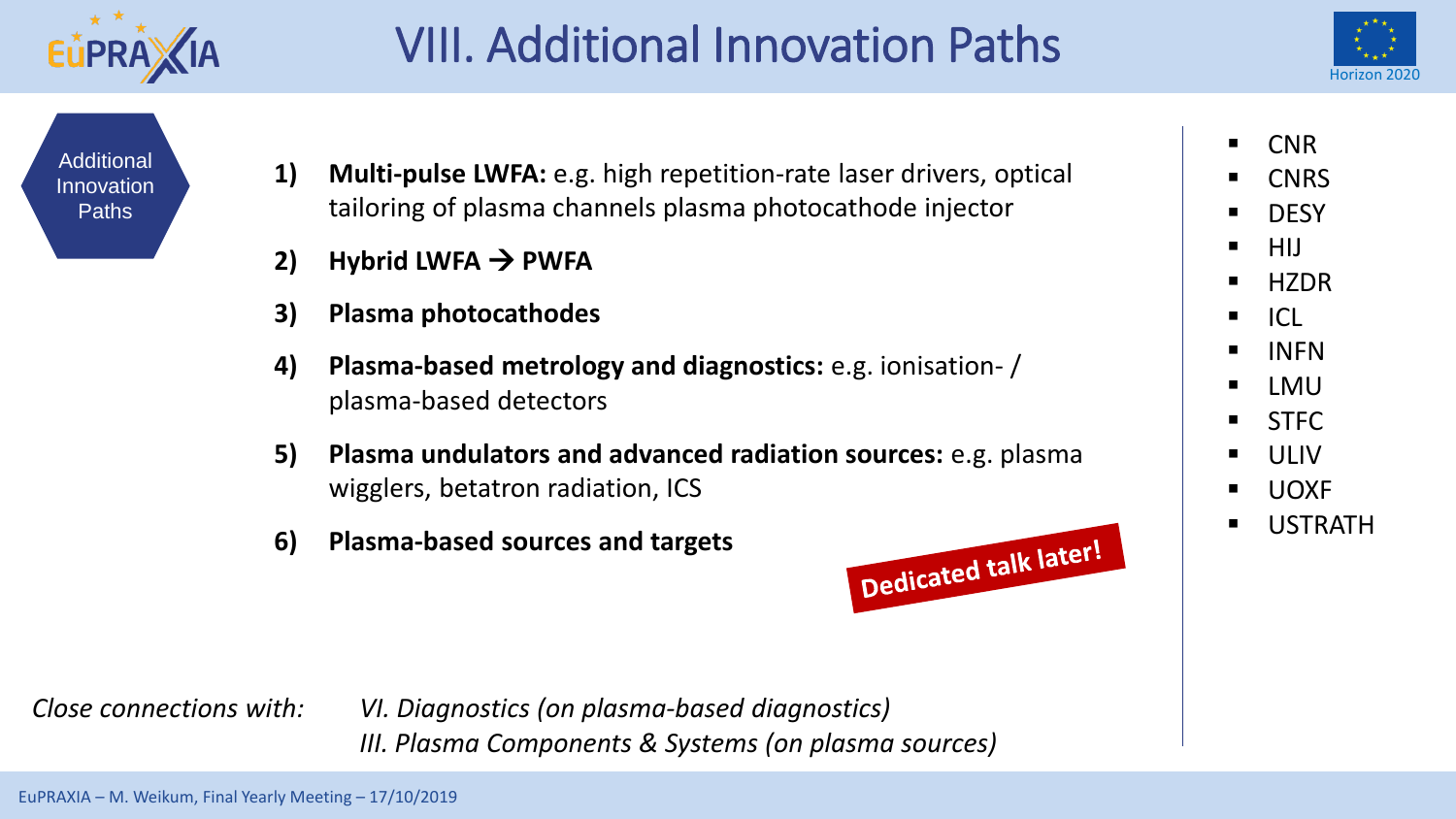

#### IX. Training, Outreach & Dissemination



Training, Outreach & **Dissemination** 

**Raising awareness of EuPRAXIA's research goals and technologies, maximising impact on science and society, promote EuPRAXIA activities for attracting users and collaborators** through:

- 1) Disseminating publications via news, newsletters and social media
- 2) Supporting the organisation of outreach events and providing educational resources for the collaboration to use
- 3) Developing and expanding educational programs & workshops
- 4) Defining a training program for EuPRAXIA users
- 5) Organising workshops for potential and current users

**DESY** 

- **INFN**
- ULIV<sub></sub>
- **WIGNER**

*Close connections with: VII. Applications (on user training and workshops) all partners (on local outreach & public engagement)*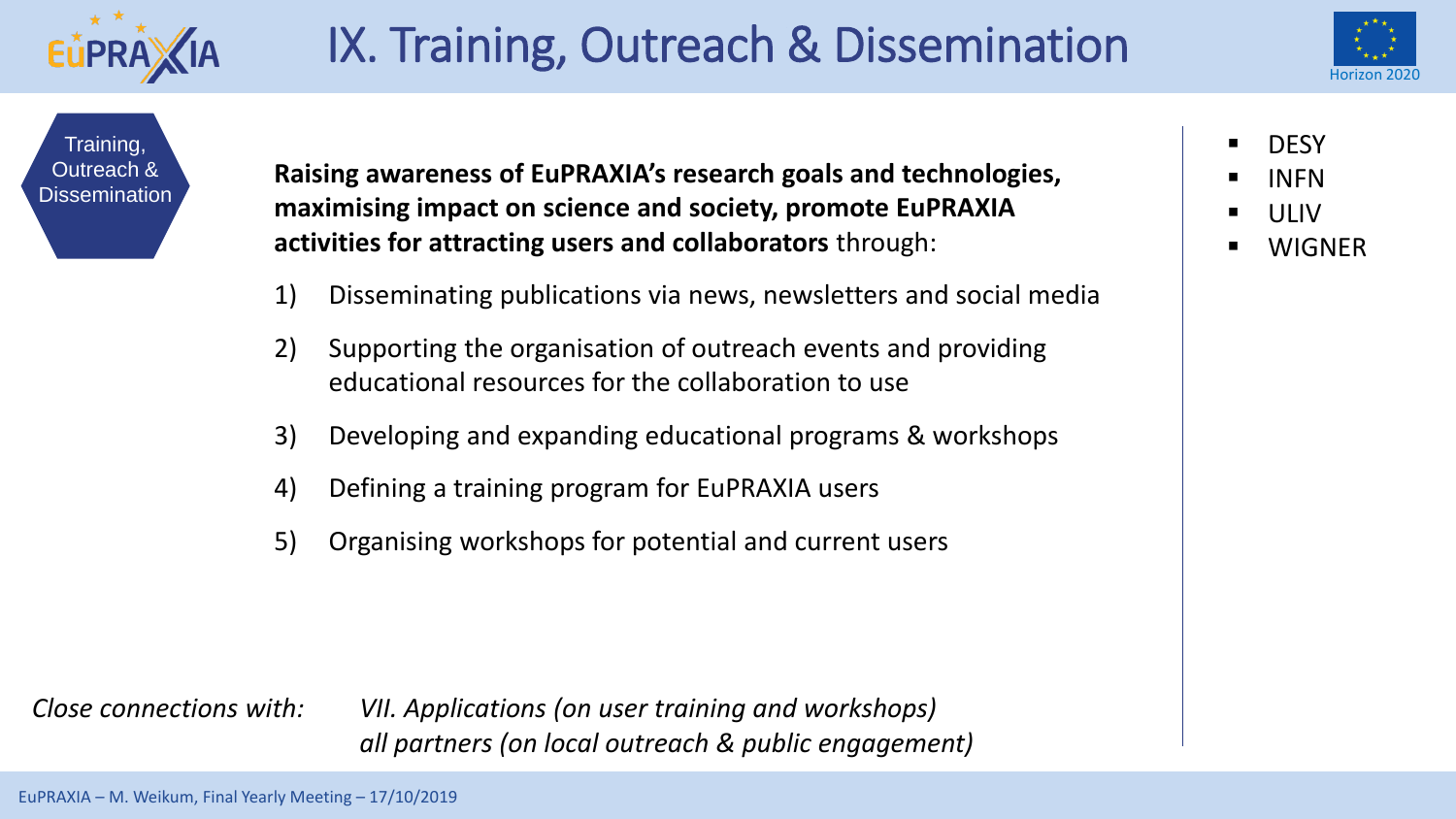

### X. Layout & Implementation



Layout &

- Implementation **1) Command control system:** design and implementation of control system and control room with local host site groups, integration of laser and accelerator control
	- **2) Data acquisition, analysis and storage:** setup of data infrastructure for operation (with users)
	- **3) Infrastructure**: support with building design, utilities, ventilation, heating, air conditioning, electrical power distribution, etc. for EuPRAXIA sites, vacuum system design, support laboratories and infrastructure for commissioning
	- **4) Safety infrastructure:** support with design & implementation of interlock and access systems, safety procedures for users, radiation safety and monitoring, study of em-effects on instrumentation

*Close connections with: I. Theory & Simulation (on data analysis & storage) local technical groups at host sites*

**CNRS** 

- **DESY**
- **INFN**
- $\blacksquare$  KIT
- STFC
- **ULIV**
- **URLS**
- **WIGNER**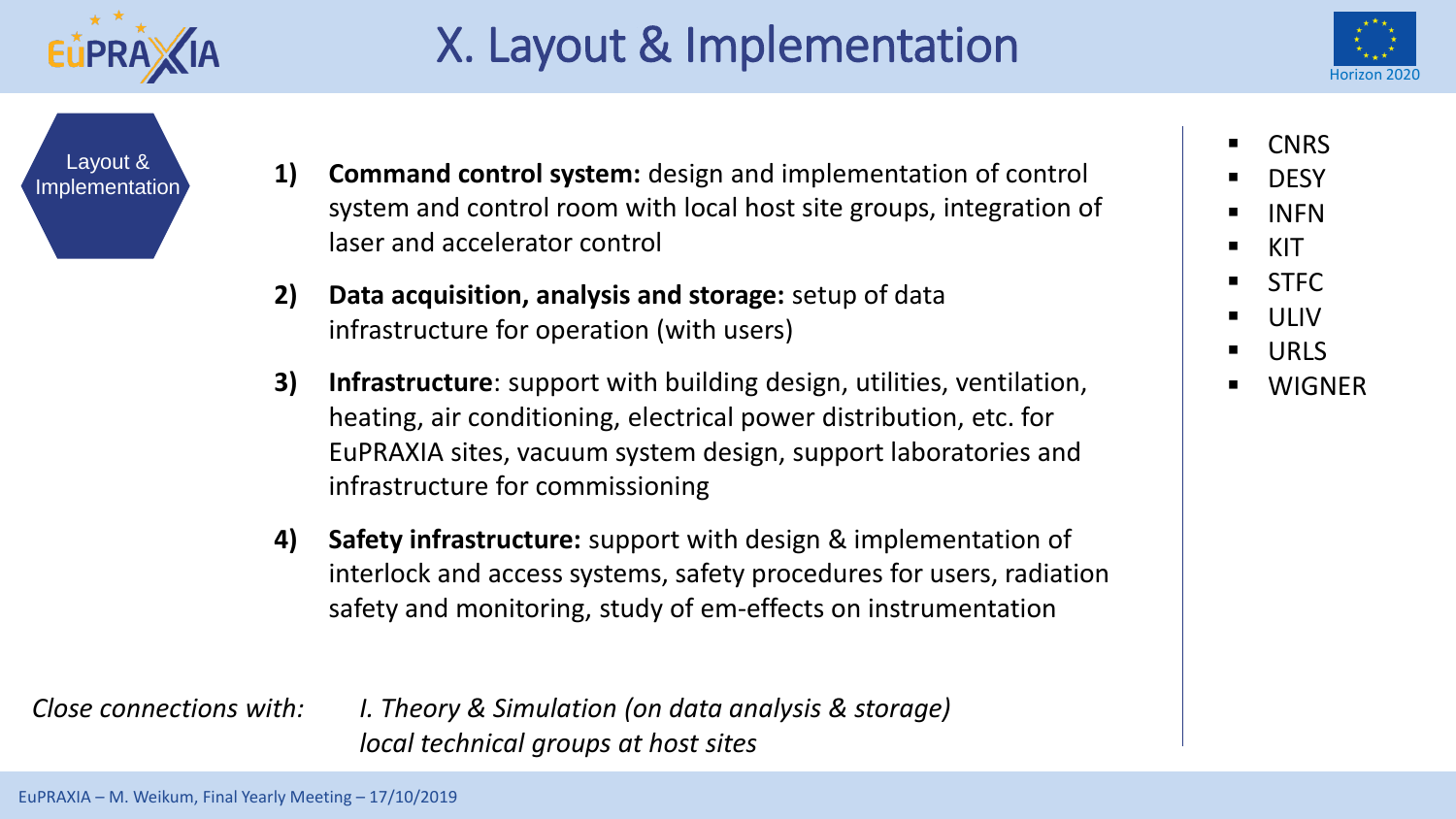



- Clusters as a good structure to continue work after end of design study and coordinate studies towards technical design
- Some clusters more self-organised than others
- We currently have an outline of clusters by topic, but details and clear responsibilities are still missing

- **Open points:**
	- $\triangleright$  In how far should the cluster structure be formalised through a future consortium agreement?
	- ➢ Should we aim for common funding or short-term individual funding efforts?
	- ➢ How can we organise clusters better with lead partners, deliverables, roadmaps, etc.?

#### **QUESTIONS? COMMENTS?**